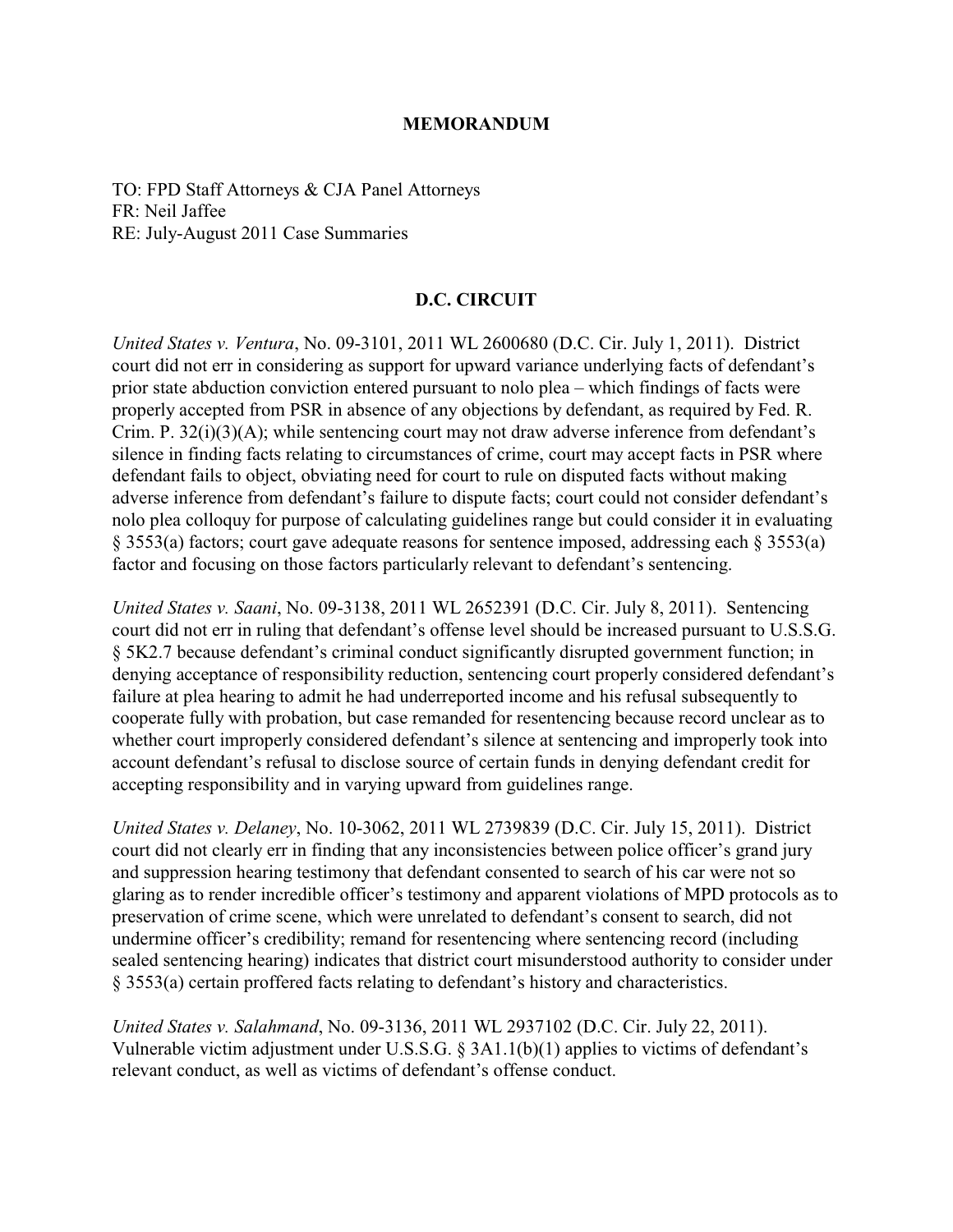*United States v. Nwokoro*, No. 11-3046, 2011 WL 3332279 (D.C. Cir. Aug. 3, 2011). Remand for district court to consider relevant facts and to prepare findings of facts and statement of reasons for defendant's pretrial detention where court's factual findings and reasoning were insufficient to demonstrate that it considered all information regarding statutory factors and had made reasoned decision that defendant constituted flight risk and that no conditions could reasonably assure he would appear for trial.

*United States v. Laureys*, No. 10-3047, 2011 WL 3629716 (D.C. Cir. Aug. 19, 2011). Defendant's on-line chat with detective posing as child molester with access to minor girl, in which defendant chatted in explicit terms about sexual conduct with particular nine-year-old girl whom detective said frequented his apartment, was sufficient evidence to prove defendant's intent to persuade minor to engage in sexual activity, in violation of 18 U.S.C. § 2422(b), and to travel interstate with intent to engage in sexual conduct with minor, in violation of 18 U.S.C. § 2423(b); defendant did not challenge on appeal district court's instruction that jury could convict under § 2422(b) if government proved defendant knowingly attempted to persuade an adult – rather than a minor directly – to arrange for a minor to engage in sexual activity but any instructional error was invited by defense attorney's acquiescence to proposed instruction and in any event, any error was not "plain" because instruction did not contradict any D.C. Circuit or Supreme Court precedents and every circuit to consider issue has held  $\S$  2422(b) can be violated if defendant communicates with adult intermediary rather than with child directly (dissent would find instruction was plain error given unambiguous language of statutory language); although no implication in chat that minor would be present at defendant's initial meeting with undercover detective, evidence was sufficient for jury to infer that defendant's travel to meet detective was to engage ultimately in sexual conduct with minor, in violation of § 2423(b) (dissent would hold such evidence was insufficient to prove requisite intent); remand for hearing as to whether defense counsel was ineffective for failing to call certain defense witnesses; supervised release conditions restricting defendant's contact with minors not plain error.

## **OTHER COURTS**

*United States v. Molignaro*, No. 10-1320, 2011 WL 2628330 (1st Cir. July 6, 2011). Statutory prohibition against imposing or lengthening sentences of imprisonment to promote rehabilitation extends to resentencing following supervised release revocation.

*United States v. Dellosantos*, No. 09-2135, 2011 WL 3569334 (1st Cir. Aug. 16, 2011). Prejudicial variance between indictment charging defendants with conspiracy to possess with intent to distribute both cocaine and marijuana and trial evidence tending to show they participated in separate conspiracies to possess with intent to distribute cocaine only; evidence was insufficient to establish single conspiracy and separate conspiracies had materially different goals where evidence suggested defendants were indifferent to marijuana conspiracy's operations and defendants were deprived of adequate notice of charges against them due to variance.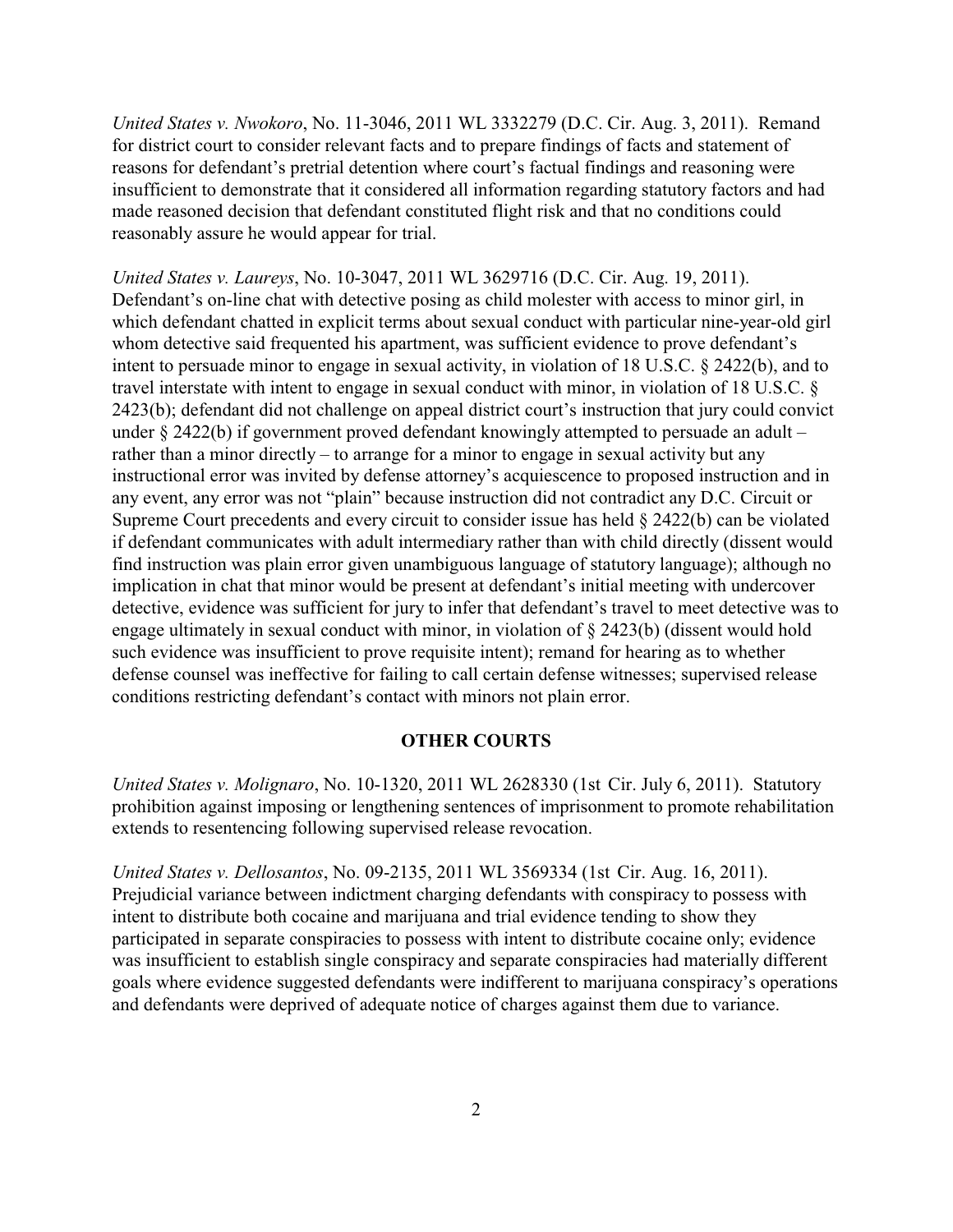*United States v. Lee*, No. 10- 493, 2011 WL 3084958 (2d Cir. July 26, 2011). Sentencing court procedurally erred by refusing to grant third-point reduction for acceptance of responsibility based upon government's refusal to file motion for third point because it had been required to prepare for hearing on defendant's PSR objections.

*Virgin Island v. John*, No. 09-4185, 2011 WL 3559933 (3d Cir. Aug. 15, 2011). Good faith exception to exclusionary rule inapplicable to unconstitutional seizure of evidence pursuant to warrant to search defendant's home for child pornography where warrant affidavit established probable cause to believe only that home contained evidence that defendant had sexually assaulted several children at school where he taught but affidavit failed to allege any evidence that defendant possessed child pornography in his home or reason to believe that person who committed child sexual assault would be likely to possess child pornography.

*United States v. Waller*, No. 10-1321, 2011 WL 3584335 (3d Cir. Aug. 16, 2011). Jury instruction on intent in prosecution for possession of heroin with intent to deliver, which allowed jury to consider any statements made "or omitted" by defendant, improperly invited jury to infer intent from defendant's post-arrest, post-*Miranda* warnings silence, in violation of his Fifth Amendment due process right.

*United States v. Dixon*, No. 10-4300, 2011 WL 3449494 (3d Cir. Aug. 9, 2011). Fair Sentencing Act of 2010, which reduced disparity between quantities of crack cocaine and powder cocaine required to trigger mandatory minimum sentences, applied to defendant who committed and was convicted of crack cocaine offense before Act's enactment date but was sentenced after that date.

*United States v. Divens*, No. 09-4967, 2011 WL 2624434 (4th Cir. July 5, 2011). Government cannot base refusal to move for additional one-level reduction for acceptance of responsibility on defendant's refusal to sign plea agreement that contained appellate waiver.

*United States v. Digiovanni*, No. 10-4417, 2011 WL 3000496 (4th Cir. July 25, 2011). State trooper unlawfully extended duration of traffic stop without reasonable suspicion to detain defendant where trooper questioned defendant extensively as to whether there were any drugs in vehicle and asked numerous questions concerning defendant's travel history and travel plans and waited approximately 15 minutes before returning defendant's license and rental contract and issuing warning ticket; defendant's consent to search vehicle was involuntary and therefore did not remove taint of illegal seizure arising from trooper's unlawful extension of traffic stop .

*United States v. Bonner*, No. 10-4768, 2011 WL 3375650 (4th Cir. Aug. 5, 2011). Circumstantial evidence indicating that robbery defendant had worn hat found in garbage can behind scene of robbery was insufficient to support conviction where forensic biologist testified that hat contained DNA of two or more people, no credible physical evidence indicated the defendant was wearing hat on night of robbery, and no eyewitness identified robber in any respect other than that he was African-American.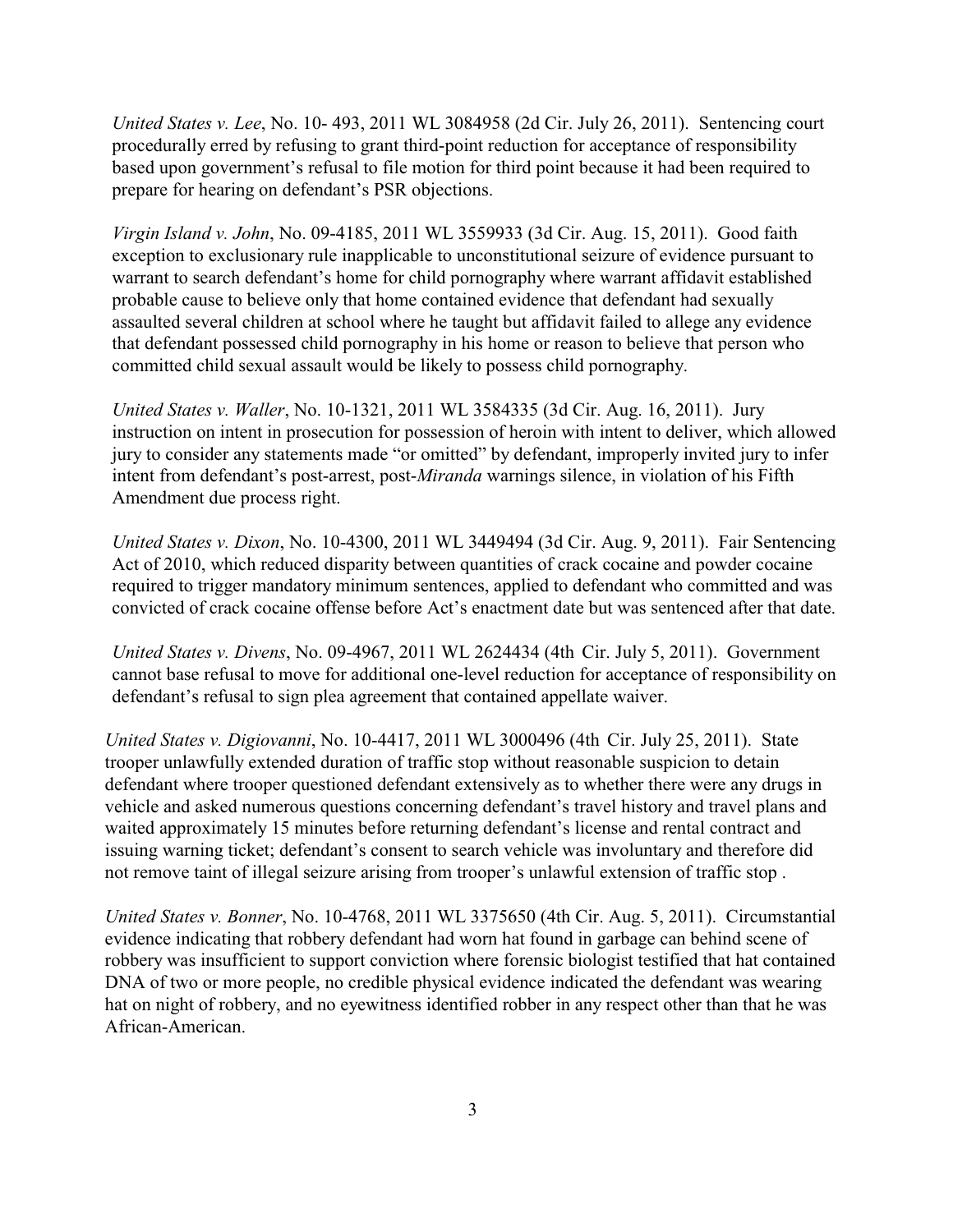*United States v. Massenburg*, No. 10-4209, 2011 WL 3559897 (4th Cir. Aug. 15, 2011). Police lacked reasonable suspicion to frisk defendant where officers were responding to anonymous report of gun shots fired within vicinity of where defendant was stopped, report was only corroborated by defendant's companion immediately before frisk occurred, and defendant's purported nervous behavior consisted only of his refusal to consent to search and his conduct in standing slightly away from companion and looking down as they voluntarily talked with officers; collective-knowledge doctrine does not justify search/seizure based upon information known to member of police team but not communicated to other officers.

*United Sates v. Simmons*, No. 08-4475, 2011 WL 3607266 (4th Cir. Aug. 17, 2011). Because state failed to prove aggravating factors sufficient to warrant imposition of sentence exceeding 12 months' imprisonment, defendant's prior state conviction for non-aggravated marijuana possession was for offense not "punishable by imprisonment for a term exceeding one year," therefore, did not qualify as predicate drug felony conviction for purposes of enhancement under Controlled Substances Act; hypothetical aggravating factors regarding prior conviction could not be considered in calculating defendant's maximum punishment under Act.

*United States v. Hill*, No. 10-4320, 2011 WL 3626788 (4th Cir. Aug. 18, 2011). Officer's entry into defendant's home to execute arrest warrant was improper where officers relied solely on unidentified and unresponsive noise coming from within home and information received by police gave them reason to believe that person inside home was not defendant.

*United States v. Mudekunye*, 646 F.3d 281 (5th Cir. 2011). District court plainly erred in enhancing defendant's sentence for preparation of fraudulent tax returns, for abuse of position of trust or use of special skill, in addition to enhancement for defendant's being in business of preparing or assisting in preparation of tax returns where error resulted in sentence substantially above correct guidelines range and record did not suggest that court would have imposed that sentence if it had correctly calculated guidelines range.

*United States v. Johnson*, 643 F.3d 545 (7th Cir. 2011). District court procedurally erred in failing to address defendant's argument for application of one-to-one ratio between crack and powder cocaine.

*United States v. Renner*, No. 10-2112, 2011 WL 3426226 (8th Cir. Aug. 8, 2011). Sentencing court did not procedurally err in considering as mitigation that tax evasion defendant had consulted tax professionals, even if jury rejected defendant's good-faith trial defense.

*United States v. Begdasarian*, No. 09-50529, 2011 WL 2803583 (9th Cir. July 19, 2011). Defendant's anonymous comments on Internet Message Board using racial slurs and predicting that African-American presidential candidate would be shot was insufficient evidence to sustain conviction for threatening to kill major presidential candidate where comments did not express any subjective intent on part of defendant to take any action.